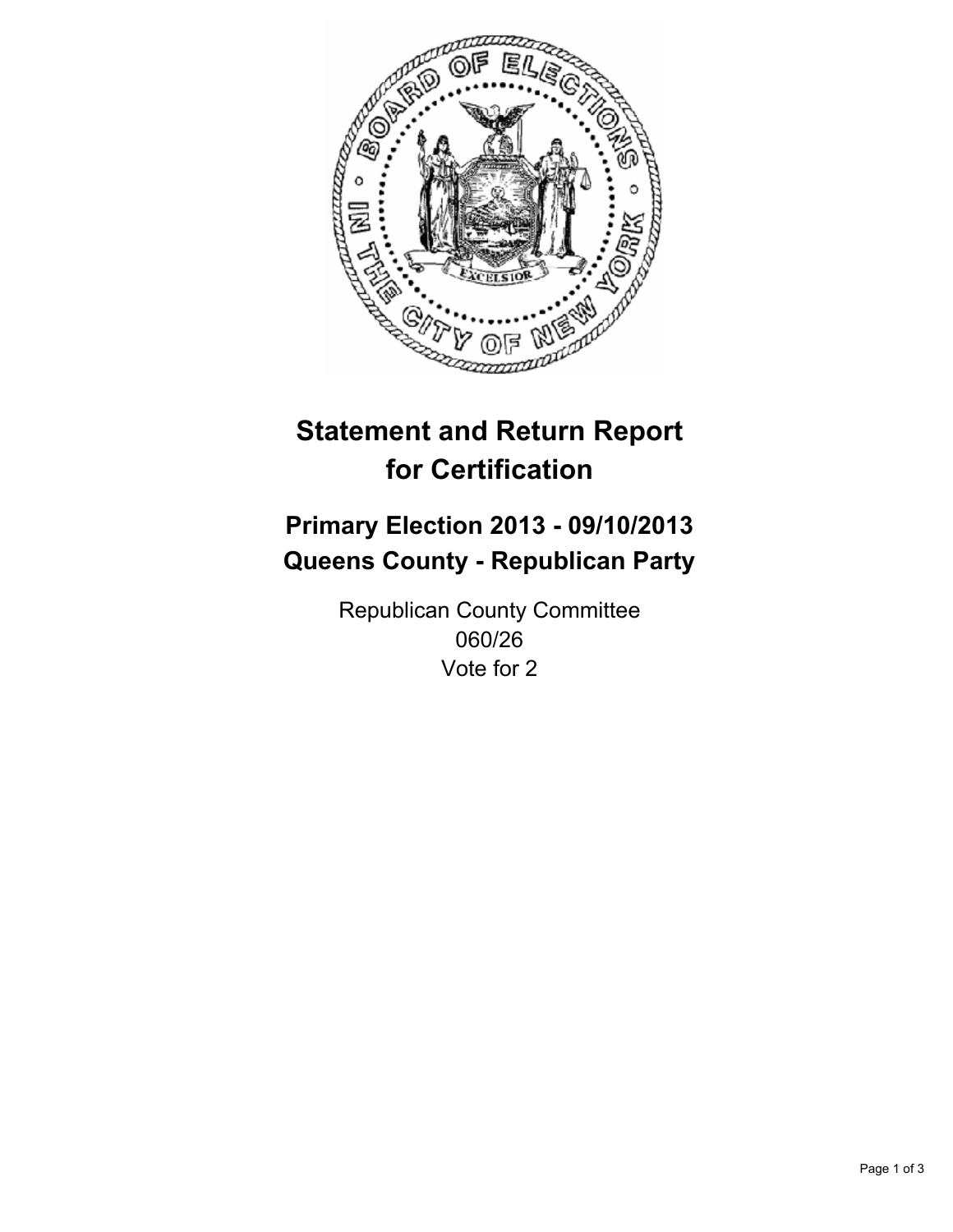

### **Assembly District 26**

| <b>EMERGENCY</b>          | 0        |
|---------------------------|----------|
| ABSENTEE/MILITARY         | 0        |
| <b>FEDERAL</b>            | 0        |
| SPECIAL PRESIDENTIAL      | $\Omega$ |
| <b>AFFIDAVIT</b>          | 0        |
| <b>JOHN CONWAY</b>        | 28       |
| <b>WILLIAM E. ZALESKY</b> | 14       |
| <b>MILDRED SPENCER</b>    | 20       |
| <b>Total Votes</b>        | 62       |